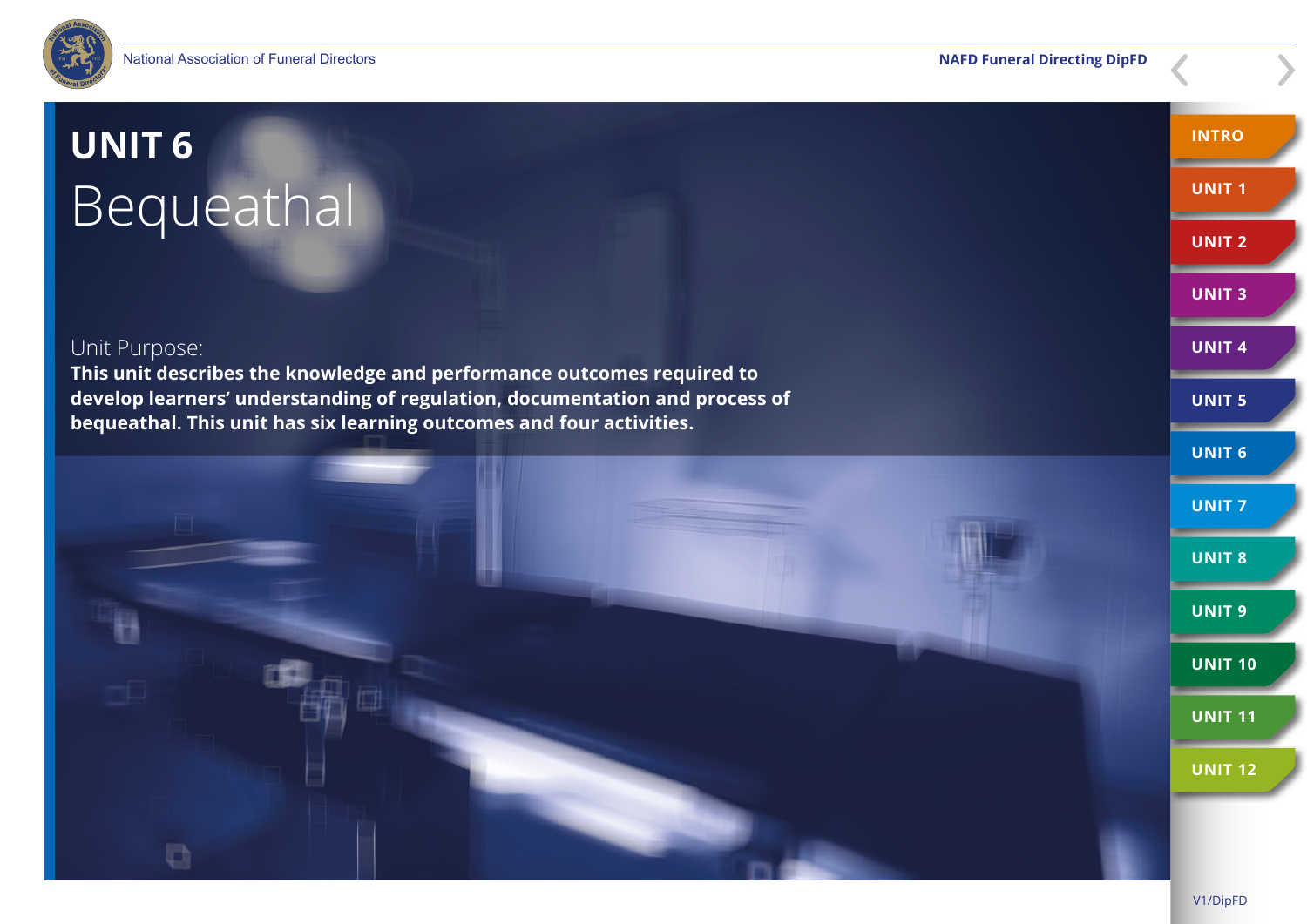

## **UNIT 6 -** Bequeathal

### **Introduction**

| <b>Learning outcome</b> | Unit criteria                                                                                              |
|-------------------------|------------------------------------------------------------------------------------------------------------|
|                         | Understand why a body may not be accepted by a medical school following<br>bequeathal                      |
|                         | Know the relevant UK regulation                                                                            |
| з                       | Understand the process of application prior to death relevant to your workplace<br>location                |
|                         | Understand the process following death relevant to your workplace location                                 |
| 5                       | Understand the emotive issues that the Funeral Director may need to consider<br>associated with bequeathal |
| 6                       | Know the specific documentation relevant to your workplace location                                        |

### **Donation of A Body for Anatomical Examination** Some people would like their body to be of use after their death. One way can be to donate it for medical research. Donating bodies (referred to as a cadaver in the medical school) can be a valuable resource

for educating medical students and healthcare professionals about the structure and function of a human body. In addition to their structural value, donated bodies can also be utilised by clinicians for more specialised training courses.

**UNIT 3 UNIT 4 UNIT 5 UNIT 6 UNIT 7 UNIT 8 UNIT 9 UNIT 10 UNIT 11**

**INTRO**

**UNIT 1**

**UNIT 2**

**Activity 1** Visit the Human Tissue Act website and learn about the purpose and associated legislative requirements for the country you work in. England, Wales & Northern Ireland: **[https://www.hta.gov.uk/policies/human-tissue](https://www.hta.gov.uk/policies/human-tissue-act-2004)[act-2004](https://www.hta.gov.uk/policies/human-tissue-act-2004)** Scotland: **<https://www.legislation.gov.uk/asp/2006/4/>** contents **Upload your findings to your portfolio Activity 2** Conduct your own research to find the nearest medical school to your area of the country. Make an appointment to visit to understand more about care for the deceased following acceptance into the medical school. **[https://www.anatsoc.org.uk/home/bequests/](https://www.anatsoc.org.uk/home/bequests/information-about-body-donation
) [information-about-body-donation](https://www.anatsoc.org.uk/home/bequests/information-about-body-donation
) Upload your findings to your portfolio**

#### V1/DipFD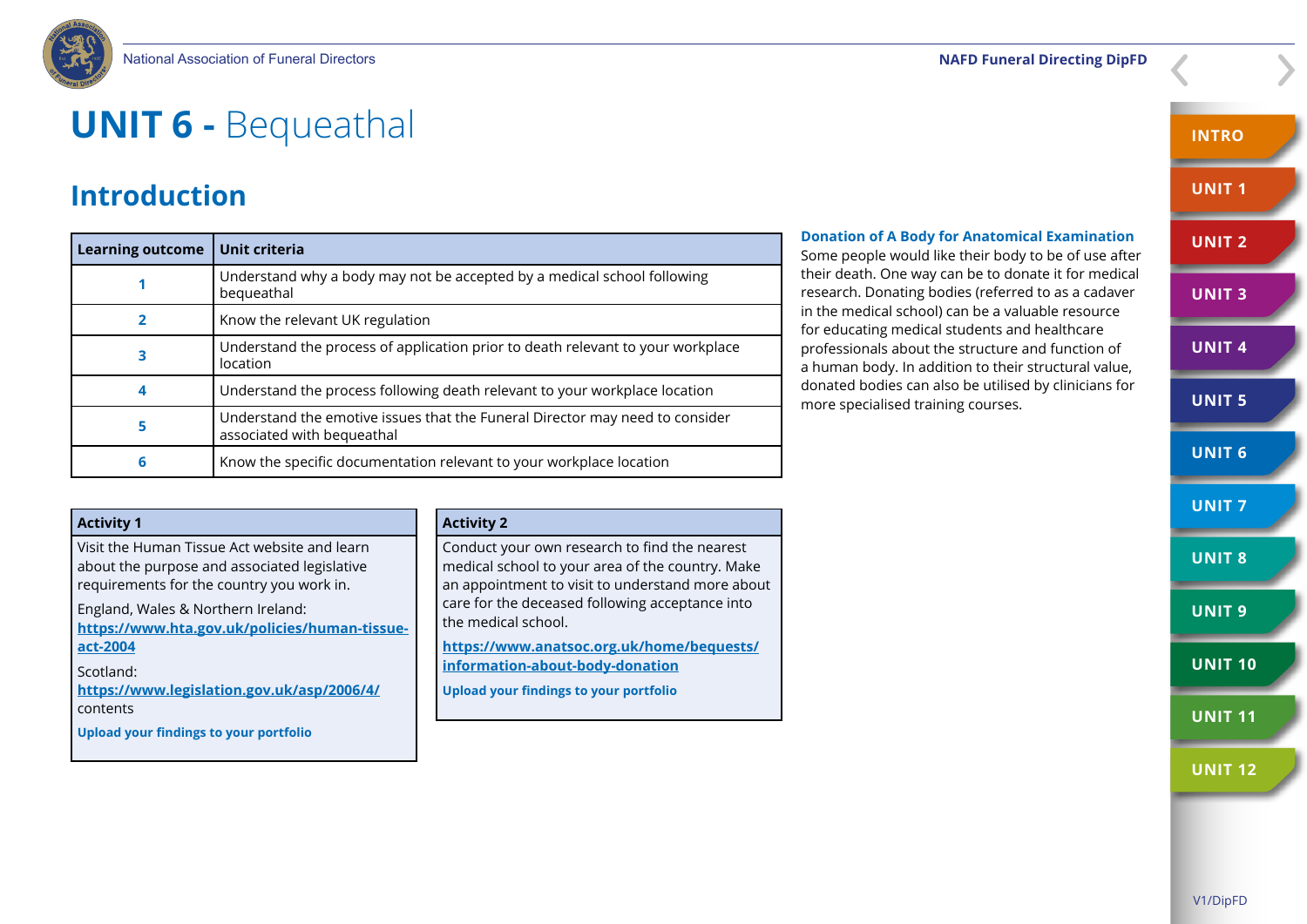

### **UNIT 6 -** LO1.0 Understand why a body may not be accepted by a medical school following bequeathal

Donated bodies may be used for:

- **Anatomical research**
- **Education or training relating to human health**
- Research in connection with disorders, or the functioning, of the human body.

Donated bodies are not used for research into specific diseases, nor will organs be donated for transplant. There is no upper age limit for an application to bequeath a body, but potential donors must be over seventeen years old.

Not all bodies offered for donation are accepted by the medical schools. Although not exhaustive, the following is a guide to reasons for non-acceptance:

- Post mortem examination
- $\blacksquare$  Transmissible diseases (such as Hepatitis, HIV, AIDS, Septicaemia, Tuberculosis (TB), COVID 19
- Sudden onset of senile dementia/Alzheimer's disease/CID
- **Infective jaundice**
- **MS** (Multiple Sclerosis): depending on the severity of the condition, cases of MS may or may not be suitable
- Recent history of C. Difficile I MRSA
- Severe peripheral vascular disease and oedema
- $\blacksquare$  Recent operations: where the wound has not healed
- Arthritic deformity (e.g. severe deformity of joints)
- Obesity: excessive weight
- **Extensive Cancer**

Organs donated for transplantation: Where organs have been donated for transplantation, the body will not be accepted; the only exception being the donation of the corneas of the eyes; and skin condition. The doctor will be asked about the condition of the donor's skin, and particular about the presence of bedsores. Small sores may be acceptable, but deep sores are not.

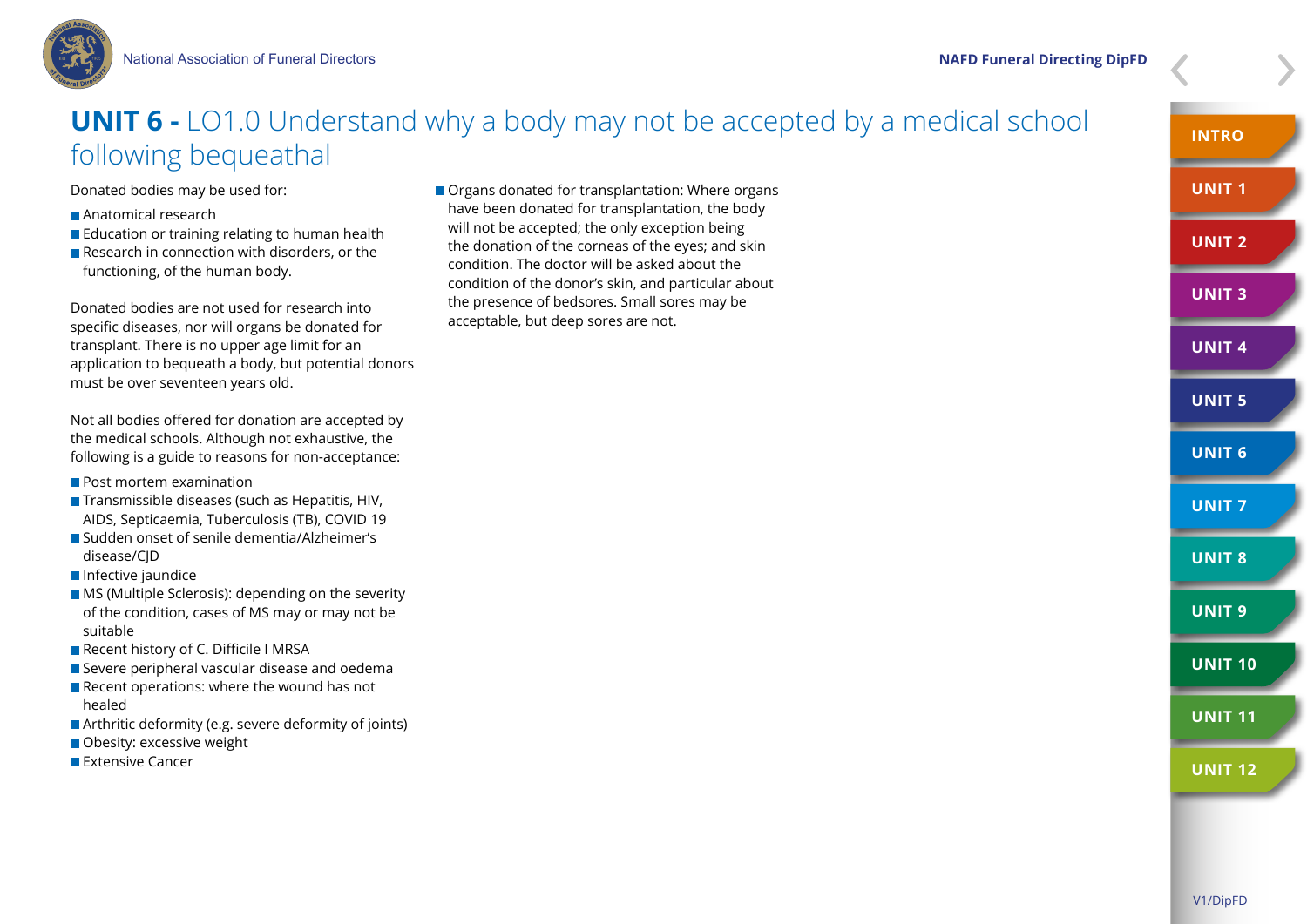National Association of Funeral Directors **NAFD Funeral Directing DipFD**



### **UNIT 6 -** LO2.0 Know the relevant UK regulation

#### **Regulation - England and Wales and Northern Ireland**

The Human Tissue Authority (HTA) - (www.hta. gov.uk) - regulates the use of bodies donated for anatomical examination within a legal framework as set out in the Human Tissue Act (2004). The HTA receives around 2,000 enquiries a year about donation. The HTA does not collect or receive bodies or other human materials, but it licenses and inspects the organisations that do, making sure that these organisations remove, store, and use brains, bodies and tissues in an appropriate, respectful and well-managed way and that the wishes of individual patients and their families are respected.

Within Northern Ireland, Queen's University Medical School is the sole recipient of body donations.

#### **Regulation - Scotland**

The Anatomy Act (1984) and the Human Tissue (Scotland) Act (2006) regulate the use of donated bodies. They set out the legal framework for the removal, retention and lawful use after death of human bodies and body parts.

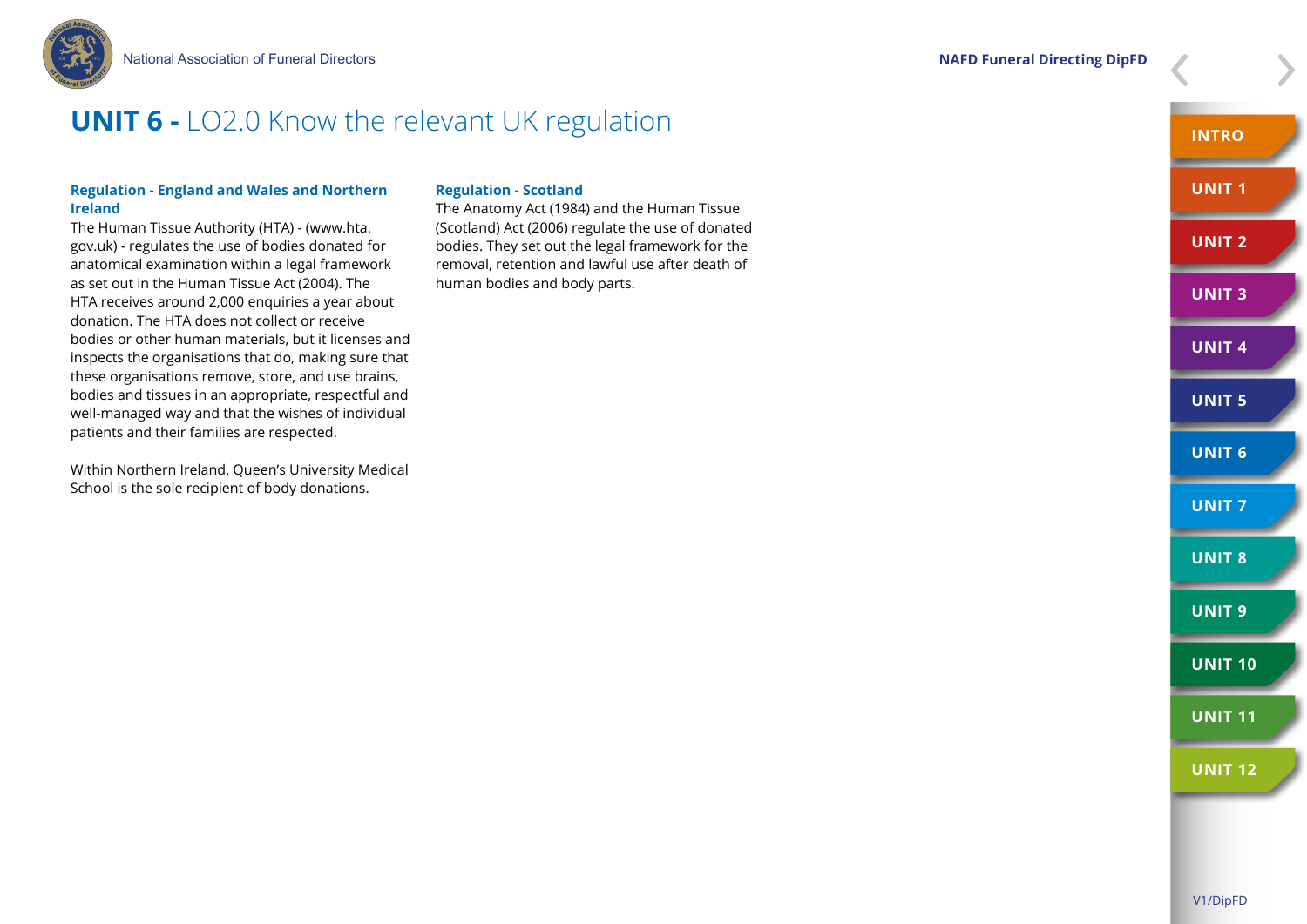

### **UNIT 6 -** LO3.0 Understand the procedures of application prior to death relevant to your workplace location

### **Procedures Prior to Death in England and Wales**

If you are asked for guidance by someone wishing to donate their body, they will need to contact a licensed medical school which will provide them with a consent form, which must be completed and signed in the presence of a witness.

A full list of medical schools for England, Wales and Northern Ireland can be found on the HTA website **[https://www.hta.gov.uk/policies/human-tissue](https://www.hta.gov.uk/policies/human-tissue-act-2004)[act-2004](https://www.hta.gov.uk/policies/human-tissue-act-2004)**

Choosing this option may result in a considerable delay in the disposal of the body and so it is important the donor discuss this with their nearest relatives before signing the consent form as they may wish to arrange and attend an eventual funeral service and/or take possession of the deceased's ashes.

Under certain circumstances parts of the body are very useful for teaching and therefore the medical school may want to retain such parts following the conclusion of anatomical examination. This is done only with the express permission of the donor. If permission is given for parts of the body to be retained, it should be noted that the medical school will not return any retained body parts or notify relatives of their disposal.

The donor is also asked to consent to the medical school taking and retaining images of a donated body. This may be useful for the receiving institution to prepare images of parts of the body for:

**Education or training relating to human health; or** Research in connection with disorders, or the functioning, of the human body.

The taking and displaying of images (including photographs, films and electronic images) is outside the scope of the Human Tissue Act 2004. The HTA however does endorse good practice principles set out in guidance issued by relevant professional and regulatory bodies.

Donors are given assurance they will not be identifiable in any images taken. For further information, a donor (or the Funeral Director on their behalf) can refer to the HTA's Code of Practice which is available on their website.

The consent form must be completed in duplicate. Both potential donor and witness must sign and date the forms at the same time. If the donor is unable to sign, their personal representative (this could include next of kin, relative, Executor) may do so but the donor should be present as well as a witness.

One copy of the completed consent form should be returned to the medical school and the duplicate retained with the Will or personal papers.

It is not always possible for the medical school to accept a body donation and the donor should ensure that his/her relatives are informed of this as it may become their responsibility to make and pay for funeral arrangements.

Donors are also able to change their mind at any stage and should contact their chosen medical school in writing to confirm this, together with advising relatives and whoever may be holding their Will.

**INTRO UNIT 1 UNIT 2 UNIT 3 UNIT 4 UNIT 5 UNIT 6 UNIT 7 UNIT 8 UNIT 9 UNIT 10 UNIT 11 UNIT 12**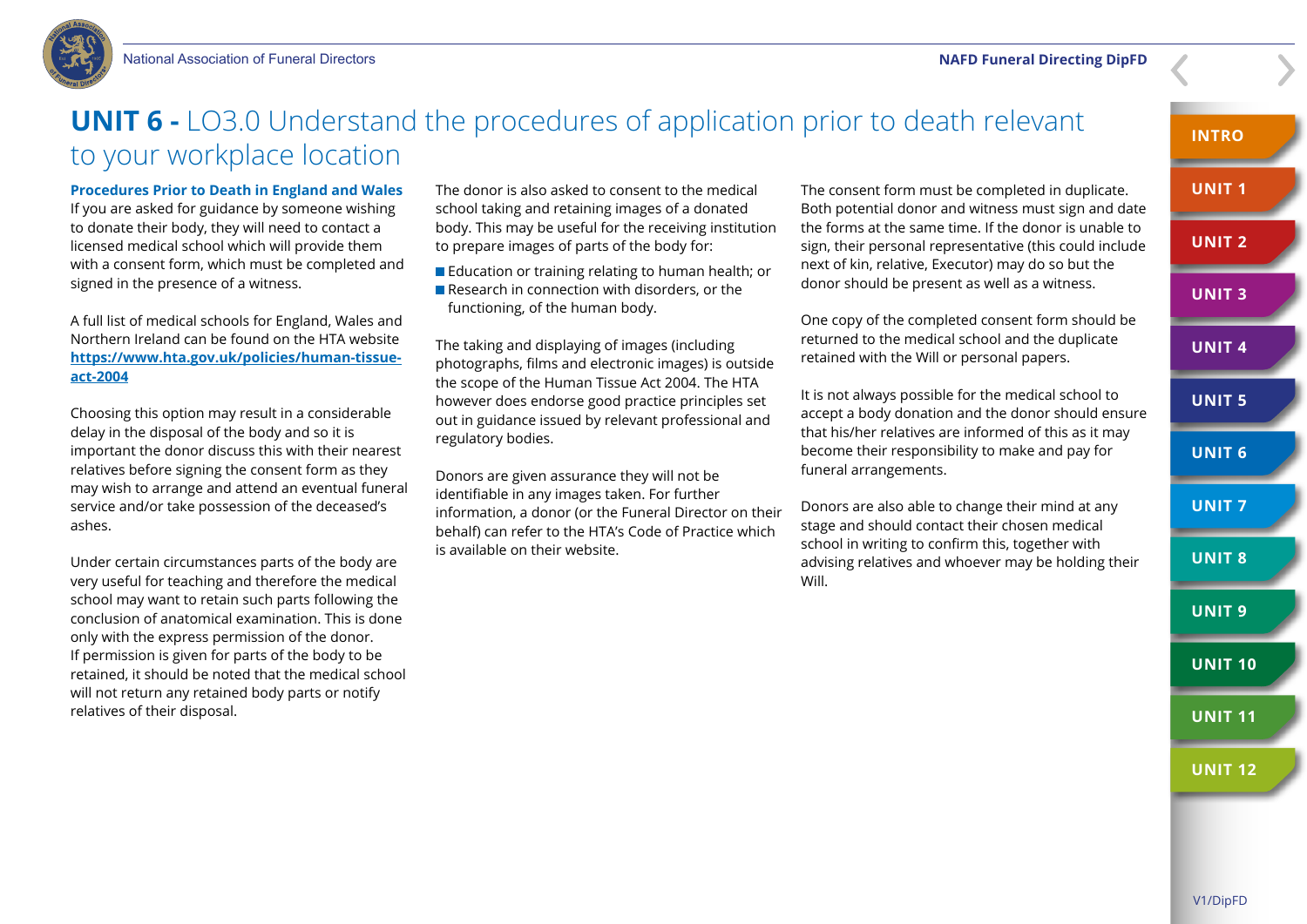

### **UNIT 6 -** LO3.1 Understand the procedures of application prior to death relevant to your workplace location

### **Procedures Prior to Death in Scotland**

If you are asked for guidance by someone wishing to donate their body, a Declaration of Bequest form should initially be completed by the donor prior to death.

Declaration of Bequest forms can be obtained from the donor's choice of University – of which there are five in Scotland: Aberdeen, Dundee, Edinburgh, Glasgow and St. Andrew's.

A donor should always choose a university close to them as any transportation costs to a university outside of their residential area would need to be met out of the deceased person's estate or by their next of kin/ executor.

#### **Conditions:**

- Consent is required that the donor's body either be donated to the issuing University only; or if the body cannot be accepted by the issuing University that donation is made to another Scottish anatomy department
- $\blacksquare$  The University may retain the body for a maximum of three years
- Under certain circumstances parts of the body are very useful for teaching and therefore the university may want to retain such parts following the conclusion of anatomical examination. The Anatomy Act allows the university to retain up to 49% of a body provided consent has been given by the donor. It should be noted that the university will not return any retained body parts or notify relatives of their disposal. When the university has completed their studies of body parts, it will apply for an A6 or A7 form

 $\blacksquare$  The donor is also asked to consent to the university taking and retaining images of a donated body.

It may be useful for the receiving institution to prepare images of parts of the body for:

- **Education or training relating to human health**
- Research in connection with disorders, or the functioning, of the human body.

Donors are given assurance they will not be identifiable in any images taken.

The Declaration of Bequest must be completed in duplicate. Both potential donor and witness must sign and date the forms at the same time. If the donor is unable to sign, the form can be completed for them provided the donor expresses their wishes in front of two witnesses and an additional form is completed.

One copy of the completed Declaration of Bequest should be returned to the medical school and the duplicate retained with the Will or personal papers.

It is not always possible for the university to accept a body donation and the donor should ensure that his/ her relatives are informed of this as it may become their responsibility to make and pay for funeral arrangements.

Donors are also able to change their mind at any stage and should contact their chosen university in writing to confirm this, together with advising relatives and whoever may be holding their Will.

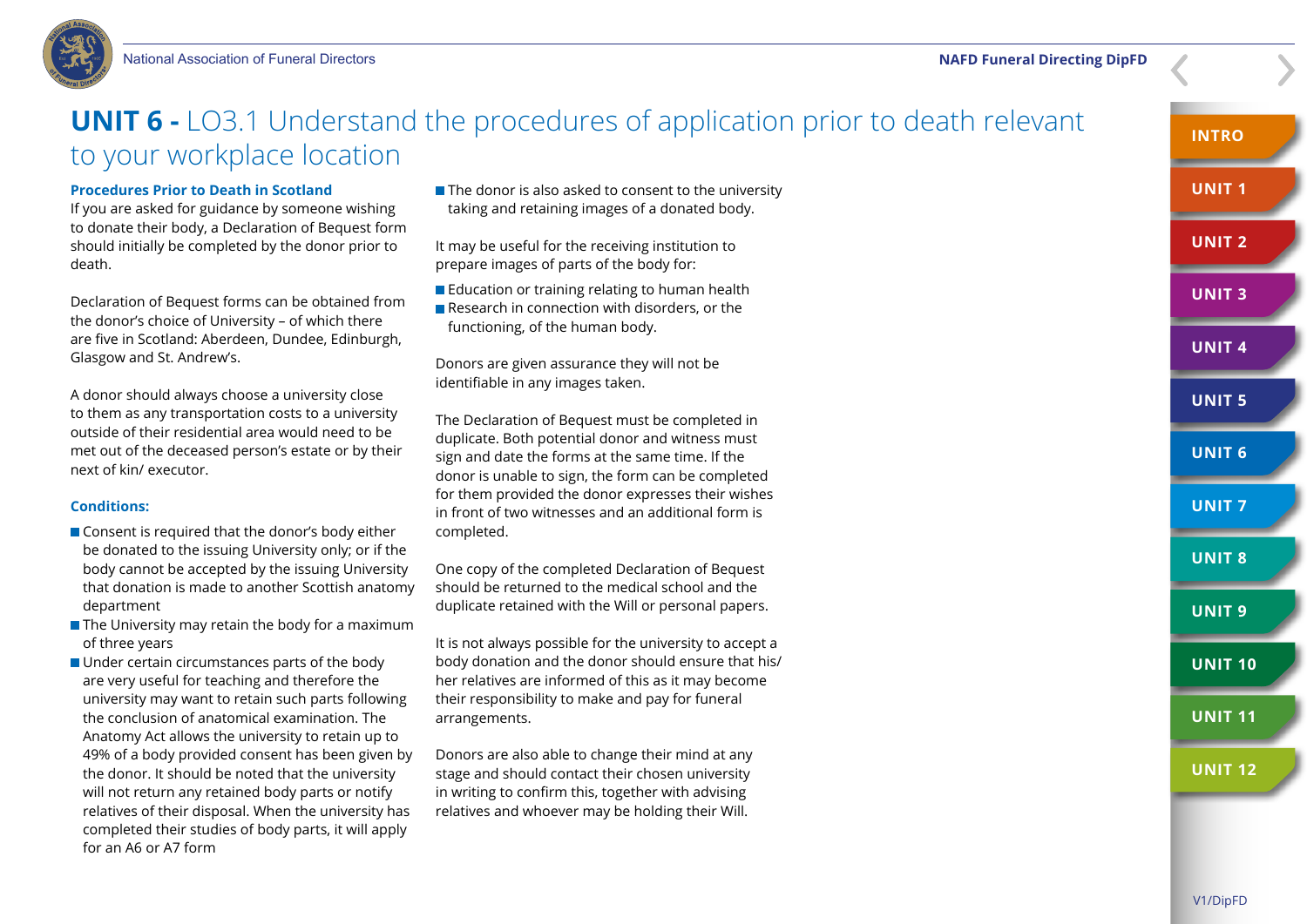

### **UNIT 6 -** LO3.2 Understand the procedures of application prior to death relevant to your workplace location

#### **Procedures Prior to Death in Northern Ireland**

Queen's University can only consider donations from people resident in Northern Ireland.

A useful leaflet is available from Queen's University on their website - **[http://www.med.qub.ac.uk/](http://www.med.qub.ac.uk/docs/QUBHTA_A1-BequestBooklet(Apr19).pdf) [docs/QUBHTA\\_A1-BequestBooklet\(Apr19\).pdf](http://www.med.qub.ac.uk/docs/QUBHTA_A1-BequestBooklet(Apr19).pdf)**

If you are asked for guidance by someone wishing to donate their body, they will need to contact Queen's University which will provide them with consent forms, which must be completed and signed in the presence of a witness.

Centre for Biomedical Sciences Education (Anatomy) School of Medicine, Dentistry & Biomedical Sciences Queen's University Belfast Whitla Medical Building 97 Lisburn Road BELFAST BT9 7AE

Tel: (028) 9097 2131 Email: anatomy@qub.ac.uk

The applicant should return one completed consent form to the Centre Office (Anatomy) and retain the other with the Will/personal papers.

Under the Human Tissue Act (2004), there is no limit on the length of time a donated body can be retained for examination. The Queen's University Medical School normally retains donated remains for a period of 1-3 years. However, if an applicant wishes to restrict the time that the entire body is retained, they have an opportunity to do so in the consent form (under question 1).

Under certain circumstances parts of the body are very useful for teaching and therefore the medical school may want to retain such parts following the conclusion of anatomical examination. This is done only with the express permission of the donor. If permission is given for parts of the body to be retained, it should be noted that the medical school will not return any retained body parts or notify relatives of their disposal.

The donor is also asked to consent to the medical school taking and retaining images of a donated body.

This may be useful for the receiving institution to prepare images of parts of the body for:

- **Education or training relating to human health; or**
- Research in connection with disorders, or the functioning, of the human body.

The taking and displaying of images (including photographs, films and electronic images) is outside the scope of the Human Tissue Act 2004. The HTA however does endorse good practice principles set out in guidance issued by relevant professional and regulatory bodies.

Donors are given assurance they will not be identifiable in any images taken. For further information, a donor (or the Funeral Director on their behalf) can refer to the HTA's Code of Practice which is available on their website.

Expenses connected with the removal of the body and its cremation or burial are normally borne by the medical school. Provision is made for a simple funeral with cremation at Roselawn Crematorium or interment in Roselawn Cemetery, Belfast.

The Next of Kin/Executor will be expected to meet the extra costs arising from any special funeral arrangements.

It is not always possible for the medical school to accept a body donation and the donor should ensure that his/her relatives are informed of this as it may become their responsibility to make and pay for funeral arrangements.

Donors are also able to change their mind at any stage and should contact their chosen medical school in writing to confirm this, together with advising relatives and whoever may be holding their Will.

**INTRO**

**UNIT 1**

**UNIT 2**

**UNIT 3**

**UNIT 4**

**UNIT 5**

**UNIT 6**

**UNIT 7**

**UNIT 8**

**UNIT 9**

**UNIT 10**

**UNIT 11**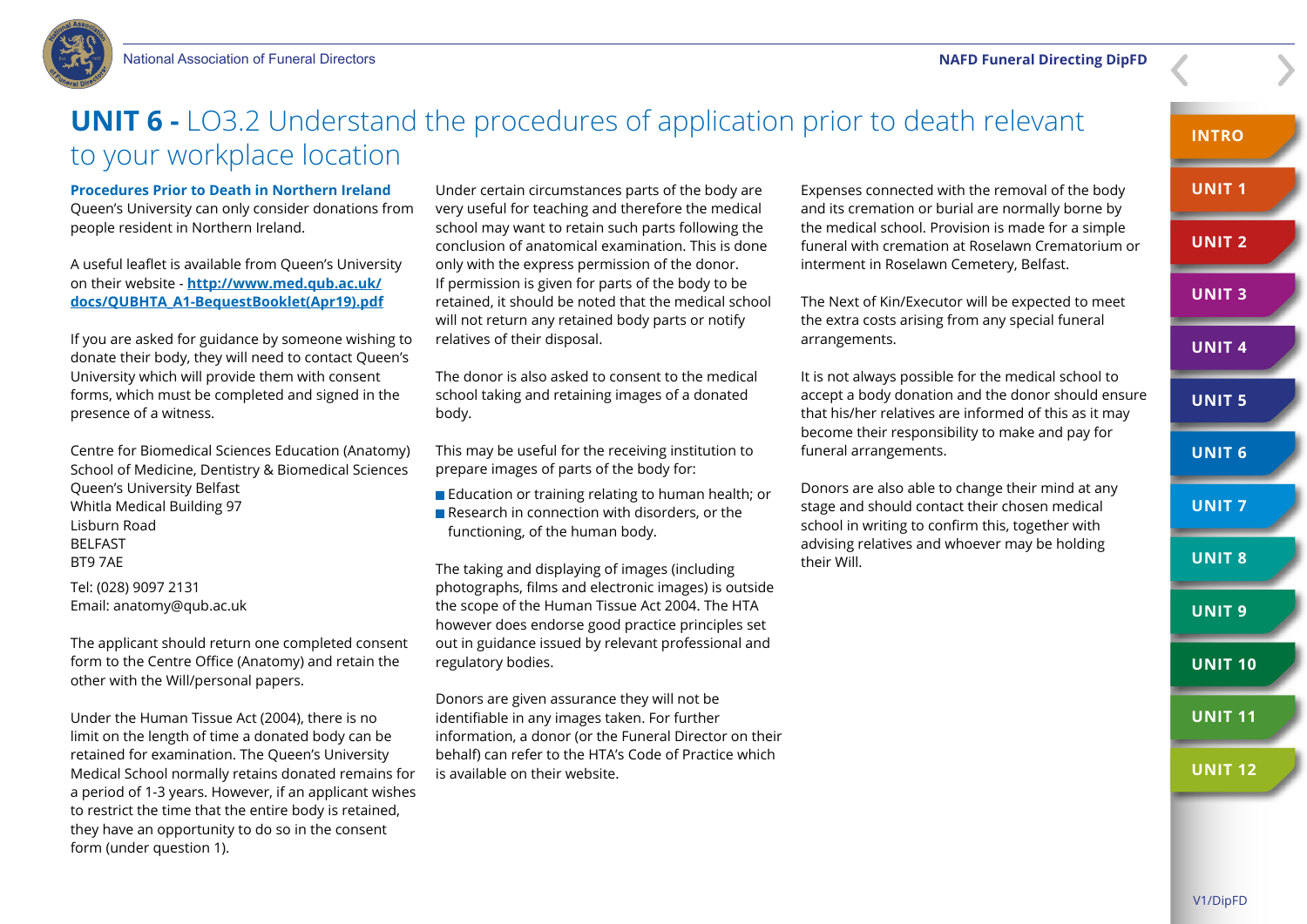

### **UNIT 6 -** LO4.0 Understand the process following death relevant to your workplace location

### **Process Following Death in England and Wales**

The next of kin should initially contact the medical school and advise them that death has occurred. At this point the school will take some details. They will contact the medical practitioner issuing the Medical Certificate of Cause of Death (MCCD) to discuss the cause of death as this can affect their decision as to whether to accept the donation.

A medical school will endeavour to accept all body donations offered. However, there can be no guarantee that a donation will be accepted.

Although not exhaustive, the following is a guide to reasons for non-acceptance:

- **Post mortem examination**
- Some infectious diseases, e.g. viral hepatitis, HIV/ AIDS, tuberculosis; COVID 19
- If organs, other than corneas, have been donated for transplantation or medical research
- Obesit
- Some forms of demential
- Severe bedsores or varicose ulcers, or recent surgery where the wound has not healed
- Gross peripheral oedema: mild to moderate oedema may be accepted
- $\blacksquare$  Severe deformity of the spine
- Facilities for donated bodies at the medical school may be full.

It should be noted that although one medical school may accept a body donation from someone who has, for example, suffered with dementia, a different medical school may not be able to.

In addition to the medical exclusions, it is not possible for a medical school to accept a donation

if a death occurs abroad, or if a death occurs over the Christmas or Easter periods when the medical schools are closed. This is because of time delays in getting the deceased into the care of the medical school.

Normally a period of up to three days, in refrigerated conditions, is considered an acceptable period of time. If the donation cannot be accepted, the relatives or executors will be informed as soon as possible as the responsibility for arranging and funding a burial or cremation may, at this point, rest with them.

If donation is accepted, the Funeral Director who has brought the deceased person into their care may be requested to hold them, for a short period of time, whilst the Funeral Director who is contracted by the medical school can be instructed to transfer the body to the receiving institution.

Once the medical school has confirmed their willingness to accept the donation, the next of kin/ executor should:

- Obtain the Medical Certificate of Cause of Death from the deceased person's GP or from the doctor who last attended the deceased
- Register the death in the usual way.

The medical school may request the next of kin, or executor to visit them to hand over the Registrar's Certificate for Burial or Cremation and provide a Certified Copy of Entry.

The medical school will typically fund an unwitnessed cremation when they have completed their studies. The next of kin, or executor, would also need to

complete a Cremation 1 – Application for Cremation of the Body of a Person who has died. These documents would be retained by the medical school until such time as they were needed e.g. when the body was released for cremation.

However, the medical school may provide on completion of form HTA (A) 1, a choice to the next of kin or executor relating to the eventual disposal of the body. For example,

- $\blacksquare$  The next of kin or executor may arrange the funeral service themselves and all expenses relating to the funeral will be met by the next of kin or executor
- $\blacksquare$  The medical school will make the funeral arrangements (fully funded by them). In this instance, the next of kin or executor may request that they:
- Are notified of the date and time of the cremation or attend the committal service
- Take possession of the cremated remains.

As the death will have been registered and the Registrar's Certificate for Burial or Cremation issued, it is necessary for the medical school to send to the issuing Registrar a notice that the deceased person is at the medical school.

The Funeral Director may have little to no involvement in this process unless contracted with a medical school to carry out the transfer from place of death to the medical school mortuary. If this transfer is carried out at the request of the family, the medical school may not reimburse the Funeral Director and an invoice may be raised directly to the next of kin (or person who gave the instruction).

**INTRO**

**UNIT 1**

**UNIT 2**

**UNIT 3**

**UNIT 4**

**UNIT 5**

**UNIT 6**

**UNIT 7**

**UNIT 8**

**UNIT 9**

**UNIT 10**

**UNIT 11**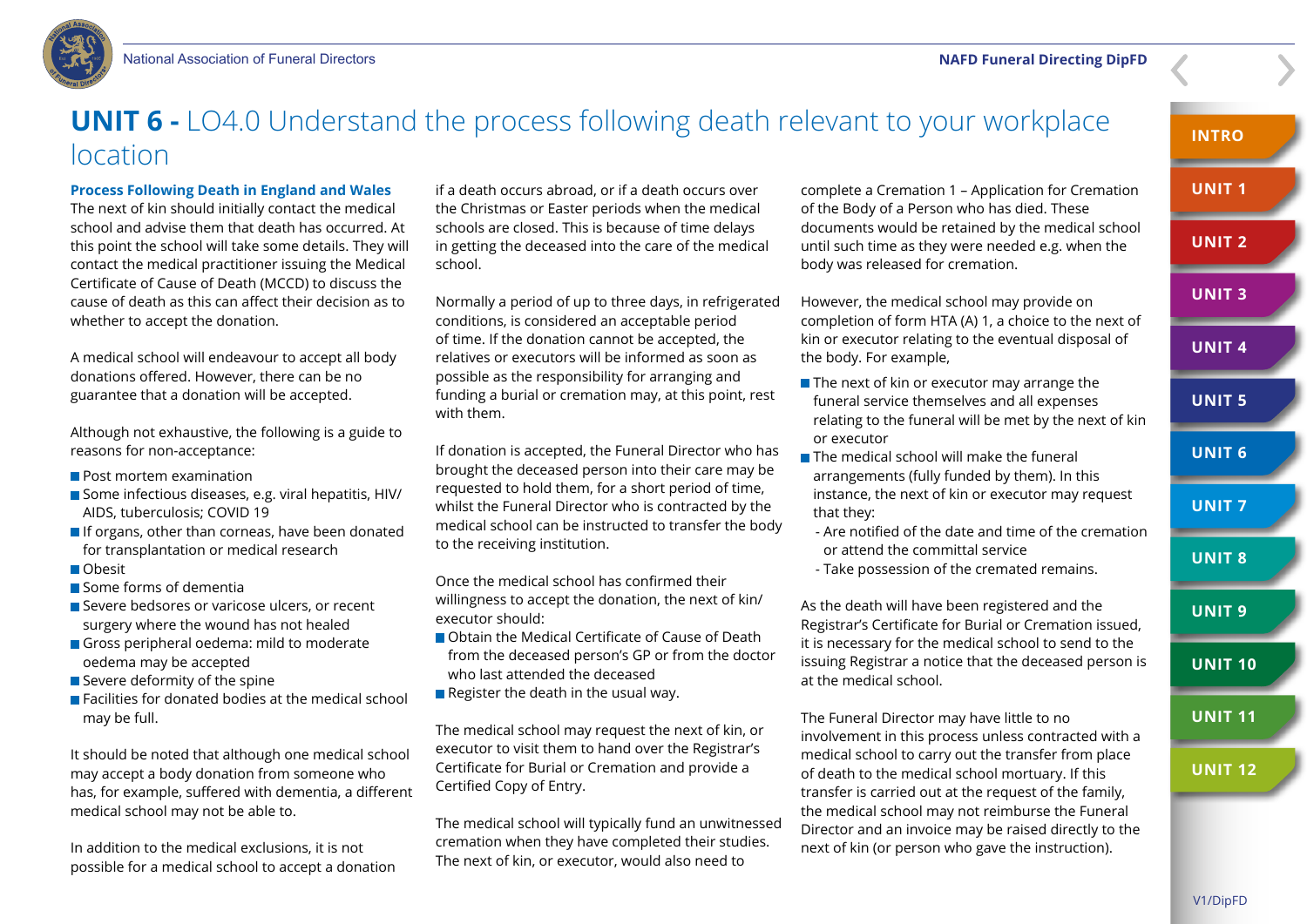

### **UNIT 6 -** LO4.1 Understand the process following death relevant to your workplace location

### **Process Following Death in Scotland**

The next of kin should initially contact the university and advise them that death has occurred. At this point the school will take some details. They will contact the medical practitioner issuing the Form 11 – Medical Certificate of Cause of Death (MCCD) to discuss the cause of death as this can affect their decision as to whether to accept the donation.

A university will endeavour to accept all body donations offered. However, there can be no guarantee that a donation will be accepted.

Although not exhaustive, the following is a guide to reasons for non-acceptance:

- **Post mortem examination**
- Some infectious diseases, e.g. viral hepatitis, HIV/ AIDS, tuberculosis, COVID 19
- If organs, other than corneas, have been donated for transplantation or medical research
- **Obesity**
- Some forms of demential
- Severe bedsores or varicose ulcers, or recent surgery where the wound has not healed
- Gross peripheral oedema: mild to moderate oedema may be accepted
- $\blacksquare$  Severe deformity of the spine
- Medical school may be full
- The deceased's next of kin strongly object to the body being donated.

It should be noted that although one medical school may not accept a body donation from someone who has, for example, suffered with dementia, a different medical school may be able to.

In addition to the medical exclusions it is not possible to accept a donation if a death occurs abroad or if a

death occurs over the Christmas or Easter periods when the university is closed. This is because of time delays in getting the deceased into the care of the medical school. Normally a period of up to three days in refrigerated conditions is considered an acceptable period of time.

If the donation cannot be accepted, the relatives or executors will be informed as soon as possible as the responsibility for arranging and funding a burial or cremation may, at this point, rest with them.

If donation is accepted, the Funeral Director who may be contracted by the University will be instructed to transfer the body to the receiving institution.

Once the University has confirmed their willingness to accept the donation, the next of kin/ executor should:

- Obtain the Form 11 Medical Certificate of Cause of Death from the deceased's GP or from the doctor who last attended the deceased
- Register the death in the usual way
- Should a Level 1 or Level 2 Review be selected during the registration process this should not affect the donation of the body
- The university will request the next of kin, or executor to visit them to hand over the Form 14 – Certificate after Registration and provide an original Full Extract of Entry. Abbreviated Extracts cannot be accepted. (this can be done by post if necessary)
- **A** Form DAA1 authorisation for use of a body for anatomical examination, is completed at the university
- $\blacksquare$  The University will fund a cremation when they have completed their studies. The next of kin, or

executor, would also need to complete form A6 (Body parts after anatomical examination) or A7 (Body parts after hospital arranged post mortem). These documents will be retained by the university until such time as they are needed e.g. when the body is released for cremation. The university may meet the costs of a burial if this choice is preferred by the next of kin or executor, but it is not the usual practice of the University then the cost of burial may be required to be paid by the donor's estate

- $\blacksquare$  The university, at the time of donation, will provide a choice to the next of kin or executor relating to the eventual disposal of the body. This will be:
- They may arrange the funeral service themselves and all expenses relating to the funeral will be met by the next of kin or executor
- **The University will make the cremation** arrangements (fully funded by them). The next of kin or executor may request that they:

 - Are notified of the date and time of the cremation - Take possession of the ashes

- Allow the ashes to be scattered in the Garden of
- Remembrance.

In addition, each year, each university holds a memorial service to recognise the gift given by those who have donated their body for medical teaching and research. Next of kin would be invited to attend.

The Funeral Director may have little to no involvement in this process unless contracted with a medical school to carry out the transfer from place of death to the university mortuary. If this transfer is carried out at the request of the family, the University may not reimburse the Funeral Director and an invoice may be raised directly to the next of kin (or person who gave the instruction).

#### **INTRO**

**UNIT 1**

**UNIT 2**

**UNIT 3**

**UNIT 4**

### **UNIT 5**

**UNIT 6**

**UNIT 7**

**UNIT 8**

### **UNIT 9**

**UNIT 10**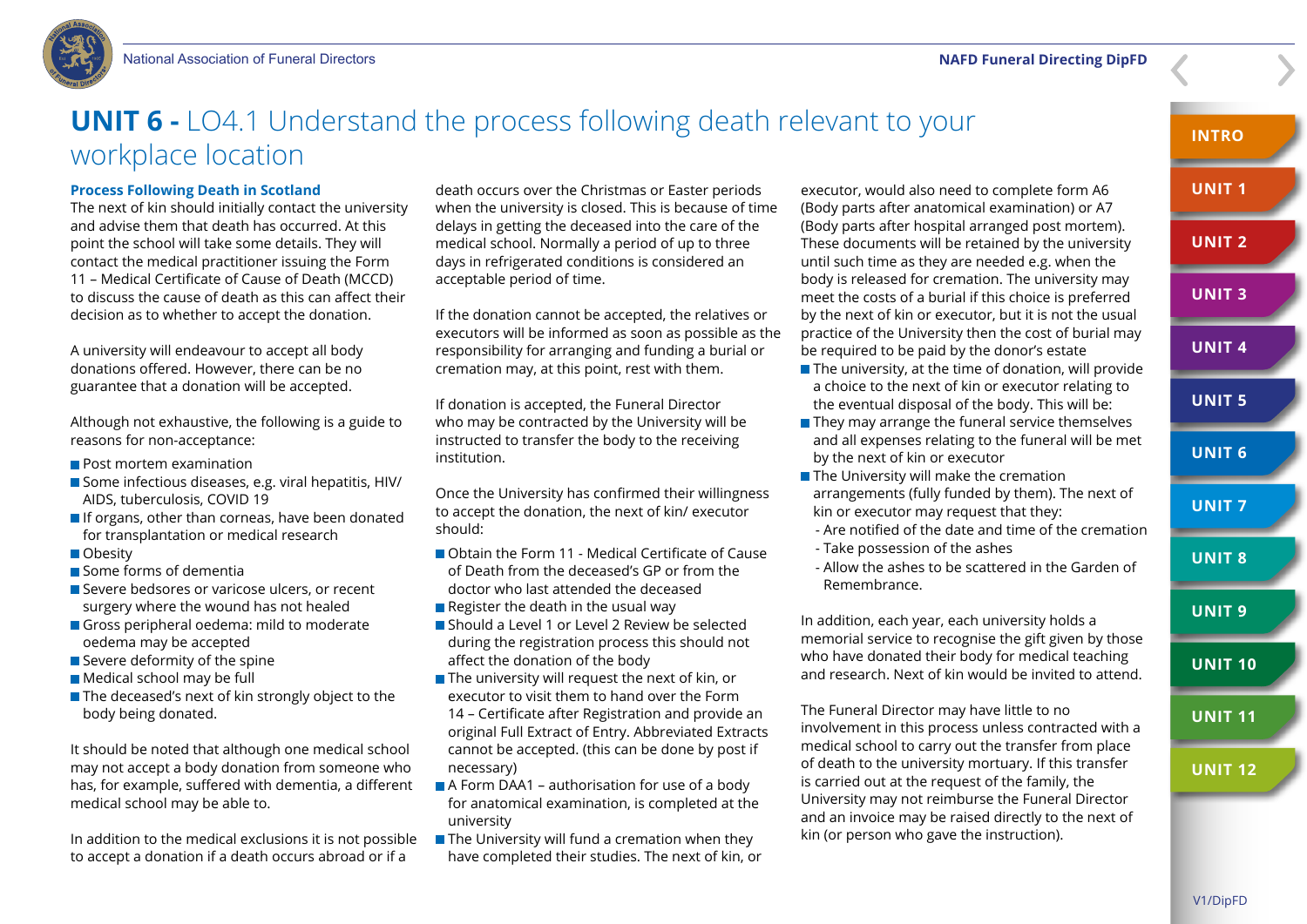

### **UNIT 6 -** LO4.2 Understand the process following death relevant to your workplace location

### **Process Following Death in Northern Ireland**

The doctor who attended the donor during his/her last illness should be asked to provide a Medical Certificate of Cause of Death (MCCD) as soon as possible after death. It is important to inform the doctor that the deceased has donated their body to the Medical School Queen's University, Belfast.

The death should be reported as soon as possible to the Centre Office (Anatomy) at Queen's University, Belfast telephone number: (028) 9097 2131 (during working hours).

If a death occurs during the night, notification should be given as soon as possible the following morning. Outside of normal working hours (including weekends and bank holidays) when the Centre Office is closed, the switchboard operator at the Belfast City Hospital (028) 9032 924 1 will provide the appropriate number to contact. The Medical School will contact the doctor who has certified the death and together they will make a decision as to whether or not the donated body can be accepted.

Although not exhaustive, the following is a guide to reasons for non-acceptance:

- **Post mortem examination**
- $\blacksquare$  Transmissible diseases (such as Hepatitis, HIV, AIDS, Septicaemia, Tuberculosis (TB)
- Sudden onset of senile dementia/Alzheimer's disease/CJD
- **Infective jaundice**
- **MS** (Multiple Sclerosis): depending on the severity of the condition, cases of MS may or may not be suitable
- Recent history of C. Difficile I MRSA
- Severe peripheral vascular disease and oedema
- $\blacksquare$  Recent operations: where the wound has not healed
- Arthritic deformity (e.g. severe deformity of joints)
- Obesity: excessive weight
- **Extensive Cancer**
- Organs donated for transplantation: Where organs have been donated for transplantation, the body will not be accepted; the only exception being the donation of the corneas of the eyes
- Skin condition: The doctor will be asked about the condition of the donor's skin, and in particular about the presence of bedsores. Small sores may be acceptable, but deep sores are not.

In addition to the medical exclusions, it is not possible for the medical school to accept a donation if a death occurs abroad or if a death occurs over the Christmas or Easter periods when the medical schools are closed. This is because of time delays in getting the deceased into the care of the medical school. Normally a period of up to three days, in refrigerated conditions, is considered an acceptable period of time.

If the donation cannot be accepted, the relatives or executors will be informed as soon as possible as the responsibility for arranging and funding a burial or cremation may, at this point, rest with them.

If the donation is accepted, the medical school will arrange for the University's Funeral Directors to collect and transport the body to the Medical School, QUB.

The Next of Kin/Executor should take the Medical Certificate of Cause of Death (MCCD) to the office of the local Registrar of Births, Deaths and Marriages and advise him/her of the wishes of the deceased.

The Registrar will issue a Disposal Certificate (Form GRO 21) which must be returned to the Centre Office (Anatomy).

The Next of Kin/Executor will be sent additional forms which will need to be completed and also returned to the Centre Office (Anatomy). It is very important that the university receives these documents as soon as possible.

The documentation required for bequeathal is as follows:

- Medical Certificate of Cause of Death (MCCD)
- Disposal Certificate (Form GRO 21)
- Certified Copy of an Entry (Certified copy of Death Certificate)
- **Oueen's University Medical School consent form**
- $\blacksquare$  HTA(A) 1 this form is completed upon donation of the body and is the authorisation for use of a body for anatomical examination, education, training and research
- $\blacksquare$  HTA(A) 3 this form is completed by the deceased's GP confirming the identification of the deceased and that he/she was not was suffering from a notifiable infection immediately prior to their death
- $\blacksquare$  HTA(A) 5 this form is issued by the medical school to the Registrar confirming the deceased has donated their body
- $\blacksquare$  HTA(A) 6 & HTA(A) 7 these forms are for the 'giving and receiving' of the body by the medical school. For example, the Funeral Director transferring the deceased to the school would sign the HTA(A) 6 to confirm the body has been delivered and the representative of the medical school would sign the HTA(A) 7 confirming the body has been received
- Cremation Form A Application for Cremation ■ Cremation Form F – Authority to Cremate – Issued by Medical Referee.

**INTRO**

**UNIT 1**

**UNIT 2**

**UNIT 3**

**UNIT 4**

**UNIT 5**

**UNIT 6**

**UNIT 7**

**UNIT 8**

**UNIT 9**

**UNIT 10**

**UNIT 11**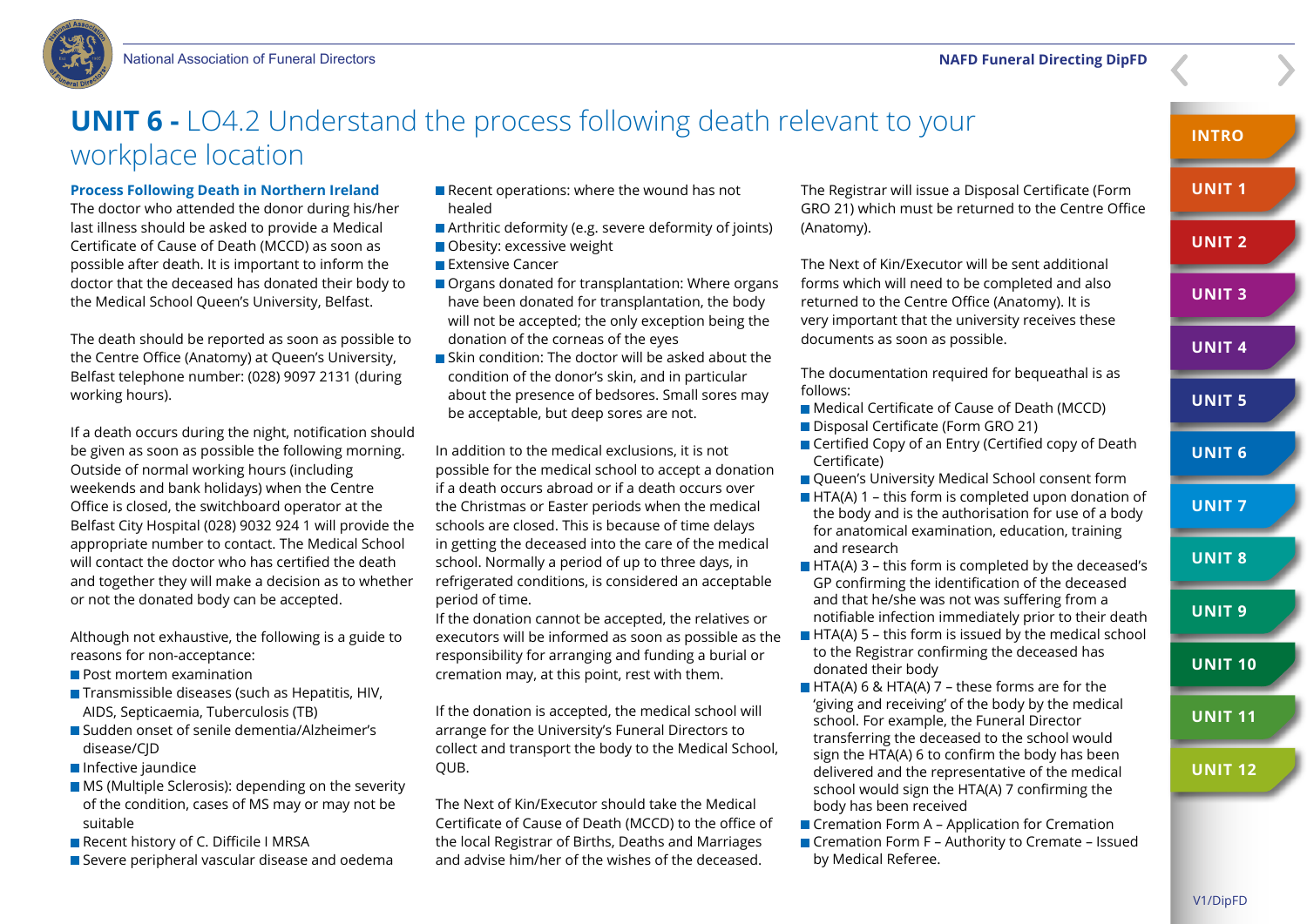

### **UNIT 6 -** LO5.0 Understand the emotive issues that the Funeral Director may need to consider associated with bequeathal

Arranging and holding a service for a loved one can help the grieving process when a body has been accepted by a medical school. Consideration should be given as to how the Funeral Director can help the family remember and celebrate the life of a loved one. This might include suggesting a memorial service - indeed some medical schools arrange services of thanksgiving themselves.

There are some potential emotive issues that the Funeral Director may need to consider surrounding bequeathal:

- $\blacksquare$  It may be that the next of kin were not in agreement with the deceased's decision to donate their body
- $\blacksquare$  If the body isn't accepted, a family may have to both arrange and fund a funeral unexpectedly – something they are not prepared either emotionally or financially to do
- $\blacksquare$  Is it possible to arrange viewing if the family wish this in the short time frame between death and acceptance by the medical school
- $\blacksquare$  If the body isn't accepted, the family have the emotional issue of not being able to carry out the deceased's wishes.

Before learning about the documentation required. there are two activities to complete.

### **Activity 3**

Download a list of Frequently Asked Questions from: **<https://www.hta.gov.uk/faqs/body-donation> Create your own reference guide and upload**

### **Activity 4**

Follow this link to learn more about the guidance issued by the Anatomical Society **[https://www.anatsoc.org.uk/home/bequests/](https://www.anatsoc.org.uk/home/bequests/information-about-body-donation) [information-about-body-donation](https://www.anatsoc.org.uk/home/bequests/information-about-body-donation)**

**Upload your findings to your portfolio**

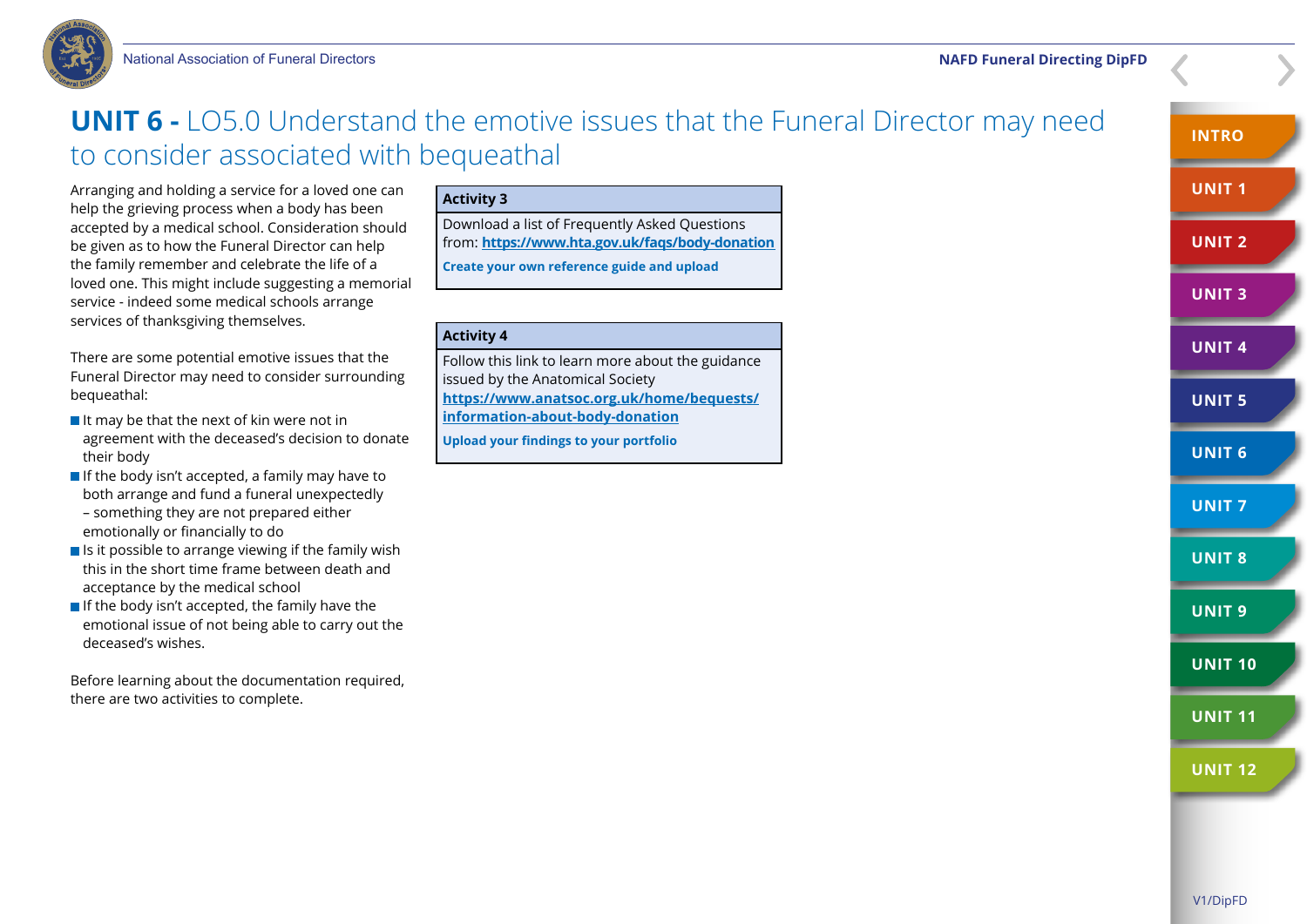### **UNIT 6 -** LO6.0 Know the specific documentation relevant to your workplace location

#### **Documentation - England and Wales**

- Medical Certificate of Cause of Death
- Registrar's Certificate for Burial or Cremation
- Certified Copy of an Entry
- Medical school consent form
- $\blacksquare$  HTA(A) 1 this form is completed upon donation of the body and is the authorisation for use of a body for anatomical examination, education, training and research
- $\blacksquare$  HTA(A) 3 this form is completed by the deceased's GP confirming the identification of the deceased and that he/she was not suffering from a notifiable infection immediately prior to their death
- $\blacksquare$  HTA(A) 5 this form is issued by the medical school to the Registrar confirming the deceased has donated their body
- **HTA(A) 6 & HTA(A) 7 these forms are for the** 'giving and receiving' of the body by the medical school. For example, the Funeral Director transferring the deceased to the school would sign the HTA(A) 6 to confirm the body has been delivered and the representative of the medical school would sign the HTA(A) 7 confirming the body has been received
- Cremation 1 Application for Cremation of the Body of a Person who has died
- Cremation 7 Certificate Following Anatomical Examination. This certificate is completed when the body is released for cremation
- Cremation 10 Medical Referee's Authority to Cremate.

#### **Documentation - Scotland**

- **Form 11 Medical Certificate of Cause of Death**
- **Form 14 Certificate After Registration**
- **Extract of Entry (Full)**
- **University Declaration of Bequest**
- $\blacksquare$  Form DAA1 Authorisation for use of a body for anatomical examination
- **Form A6 Application for cremation: Body or body** parts after anatomical examination or body parts after hospital-arranged post mortem
- Form A7 Application for cremation: Body parts after anatomical examination
- **Form M Certificate completed following** Anatomical Examination (equivalent of Cremation Form 7).

#### **Documentation - Northern Ireland**

- Medical Certificate of Cause of Death (MCCD)
- GRO 21 Authorisation to Bury or Cremate
- Certified Copy of an Entry
- **Oueen's University Medical School consent form** 
	- $\blacksquare$  HTA(A) 1 this form is completed upon donation of the body and is the authorisation for use of a body for anatomical examination, education, training and research
	- $\blacksquare$  HTA(A) 3 this form is completed by the deceased's GP confirming the identification of the deceased and that he/she was not suffering from a notifiable infection immediately prior to their death
	- $\blacksquare$  HTA(A) 5 this form is issued by the medical school to the Registrar confirming the deceased has donated their body
	- $\blacksquare$  HTA(A) 6 & HTA(A) 7 these forms are for the 'giving and receiving' of the body by the medical school. For example, the Funeral Director transferring the deceased to the school would sign the HTA(A) 6 to confirm the body has been delivered and the representative of the medical school would sign the HTA(A) 7 confirming the body has been received
	- Cremation Form A Application for Cremation ■ Cremation Form F – Authority to Cremate– Issued by Medical Referee.

**INTRO**

**UNIT 1**

**UNIT 2**

**UNIT 3**

**UNIT 4**

**UNIT 5**

**UNIT 6**

**UNIT 7**

**UNIT 8**

**UNIT 9**

**UNIT 10**

**UNIT 11**